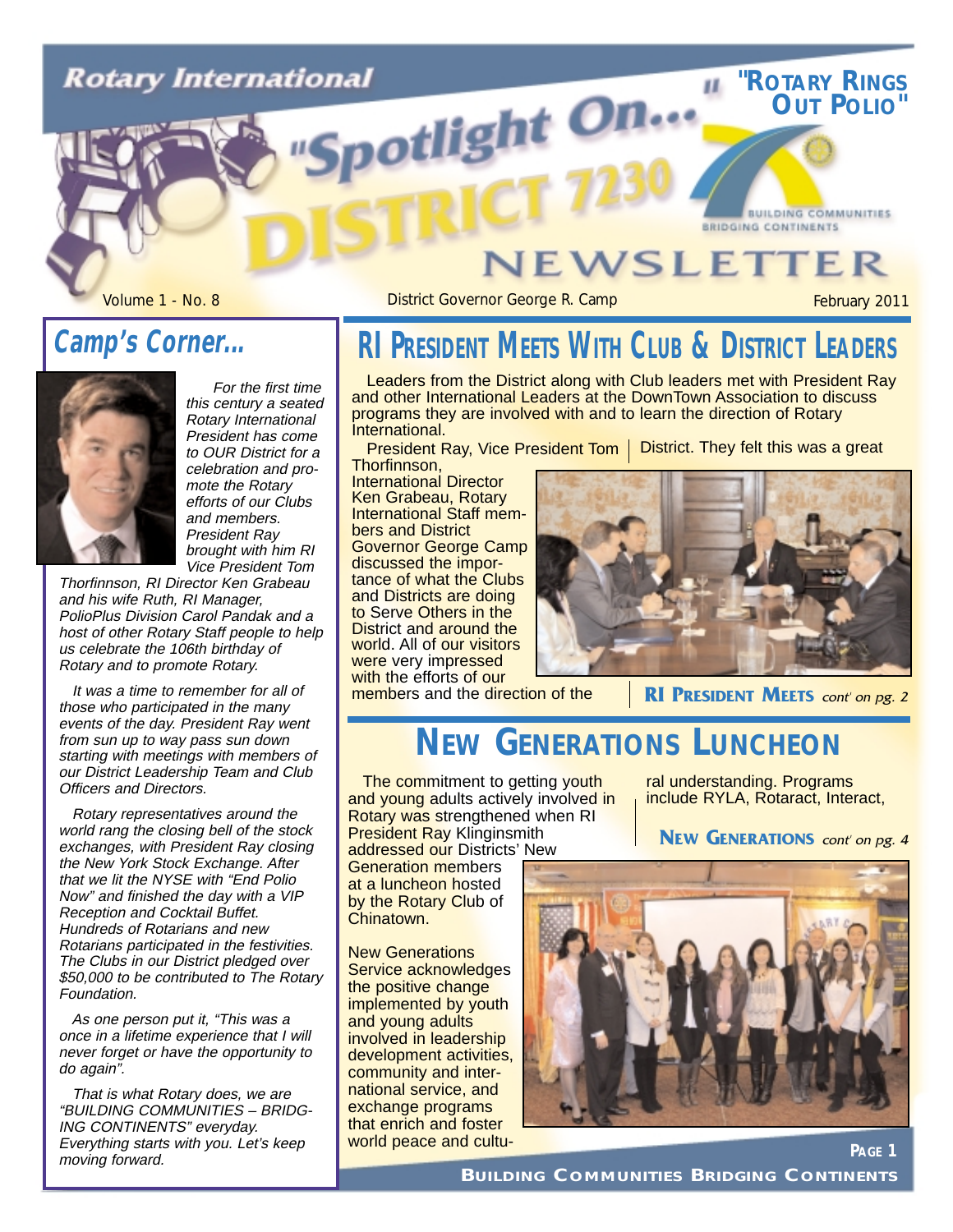#### **RI PRESIDENT MEETS** cont' from pg. 1

day for Rotary in New York and will develop more publicity and generate more members for our Clubs.

Many important projects were discussed that are being implemented by the Clubs both in their communities but also around the

world. They insured support of The Rotary Foundation and its pro-





grams both financially and implementing their

projects and programs. Membership development, member education and the eradication of Polio were just a few subjects they addressed.

#### **RI PRESIDENT RAY KLINGINSMITH AT THE NYSE PARTNERSHIP EVENT WITH VACCINE PRODUCER SANOFI-PASTEUR**

On 23 February 2011, the 106th anniversary of Rotary International (RI), President Ray Klinginsmith spent a full day in New York City.

Rotary International President Ray Klinginsmith and Sanofi Pasteur Vice-President of Global

Immunization Policy, Dr. Michael Watson, closed the trading session at the New York Stock Exchange. Polio





survivor and Rotarian George Weeks joined the occasion, as did District Governor (7230) George

Camp and two board members of Rotary International: Vice President Thomas M. Thorfinnson and Director Kenneth W. Grabeau. Stefan Jekel, President of the Rotary Club of Metro New York City, who is in charge of the NYSE's

European listings (including Sanofi-Pasteur's parent Sanofi-Aventis) was the NYSE's closing bell host.

> It was the first time



Sanofi Pasteur did add to drawing draw global attention to Rotary's ongoing effort to eradicate polio.

By Stefan Jekel, President, Rotary Club of Metro New York

that a corporate issuer and a charitable organization marked the market openings and closings in all five of NYSE Euronext's stock trading locations. The bell at the NYSE was mirrored by events earlier that day in Amsterdam, Brussels, Lisbon and Paris. In all NYSE Euronext locations executives and guests of Rotary International and vaccine-producer

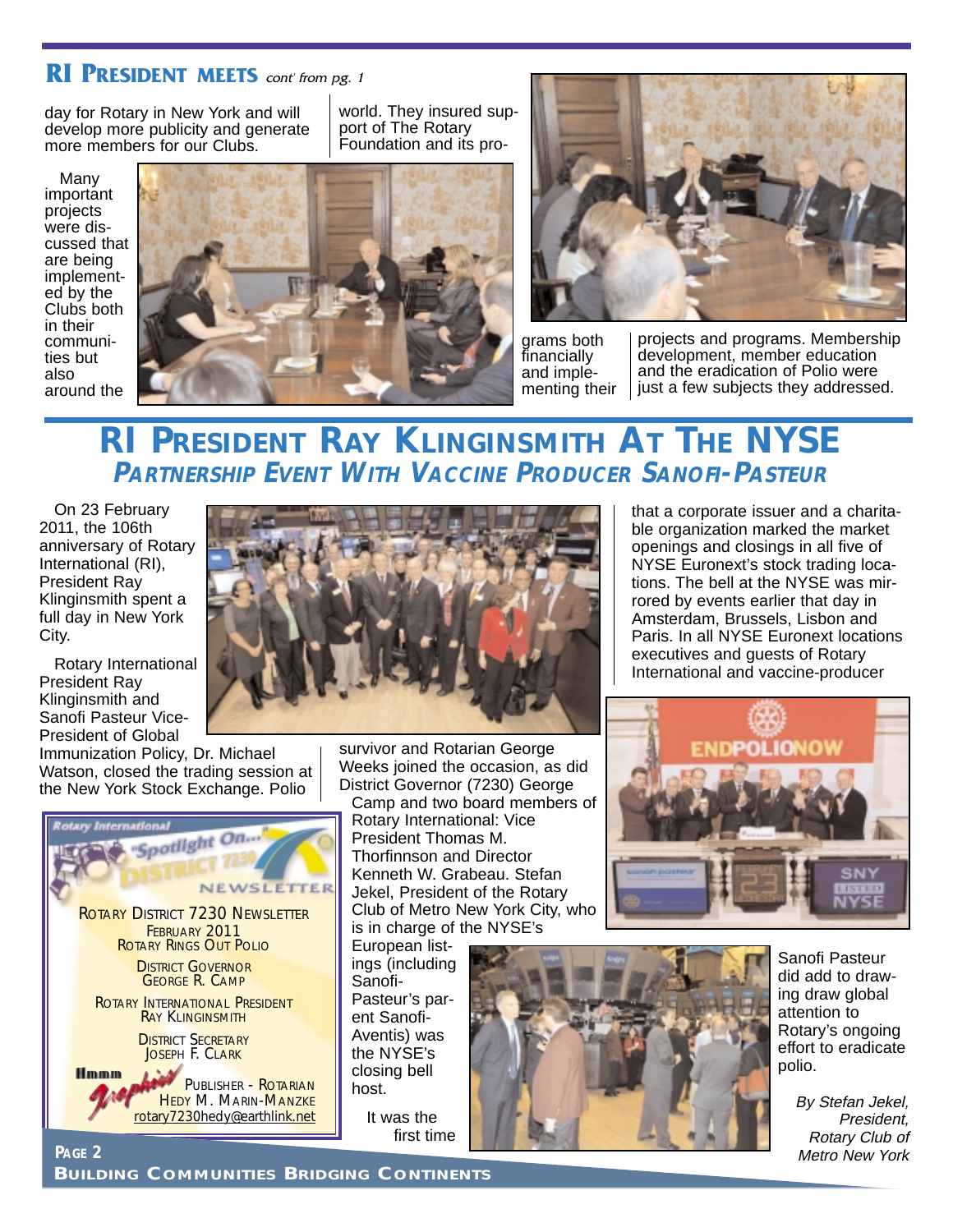# **ROTARY INTERNATIONAL LIGHTS NEW YORK STOCK EXCHANGE WITH END POLIO NOW**



tion, RI President Ray Klinginsmith and Sanofi-Pasteur Vice-President of Global Immunization Policy, Dr. Michael Watson, and



District Governor (7230) George Camp did illuminate the New York Stock Exchange – as the



first building ever in New York City. The dignitaries were joined by



Rotary

International's "This Close" campaign.





Africaborn singer Angelique Kidjo, who is part of



#### **WALL STREET NEW YORK HOST RECEPTION FOR RI PRESIDENT RAY KLINGINSMITH**

The Rotary Club of Wall Street New York hosted a VIP Reception and Cocktail/Buffet in honor of the 106th Birthday of Rotary and the visit of Rotary International

President Ray Klinginsmith at the DownTown Association.

Over 125 people came to support the efforts of the projects that the Club is



supporting. They told about their Homeless Program, The Bowery Mission, Pure

Water, New York Cares and other community and international service

projects. Several of the project partners were also present and told everyone how proud they were to be working with



The Rotary Club of Wall Street New York.

The Club committed to giving at least \$5,000 to The Rotary Foundation in Annual Giving and \$2,000 to Polio Plus. That will make the Club a 100% EREY.

**PAGE 3**